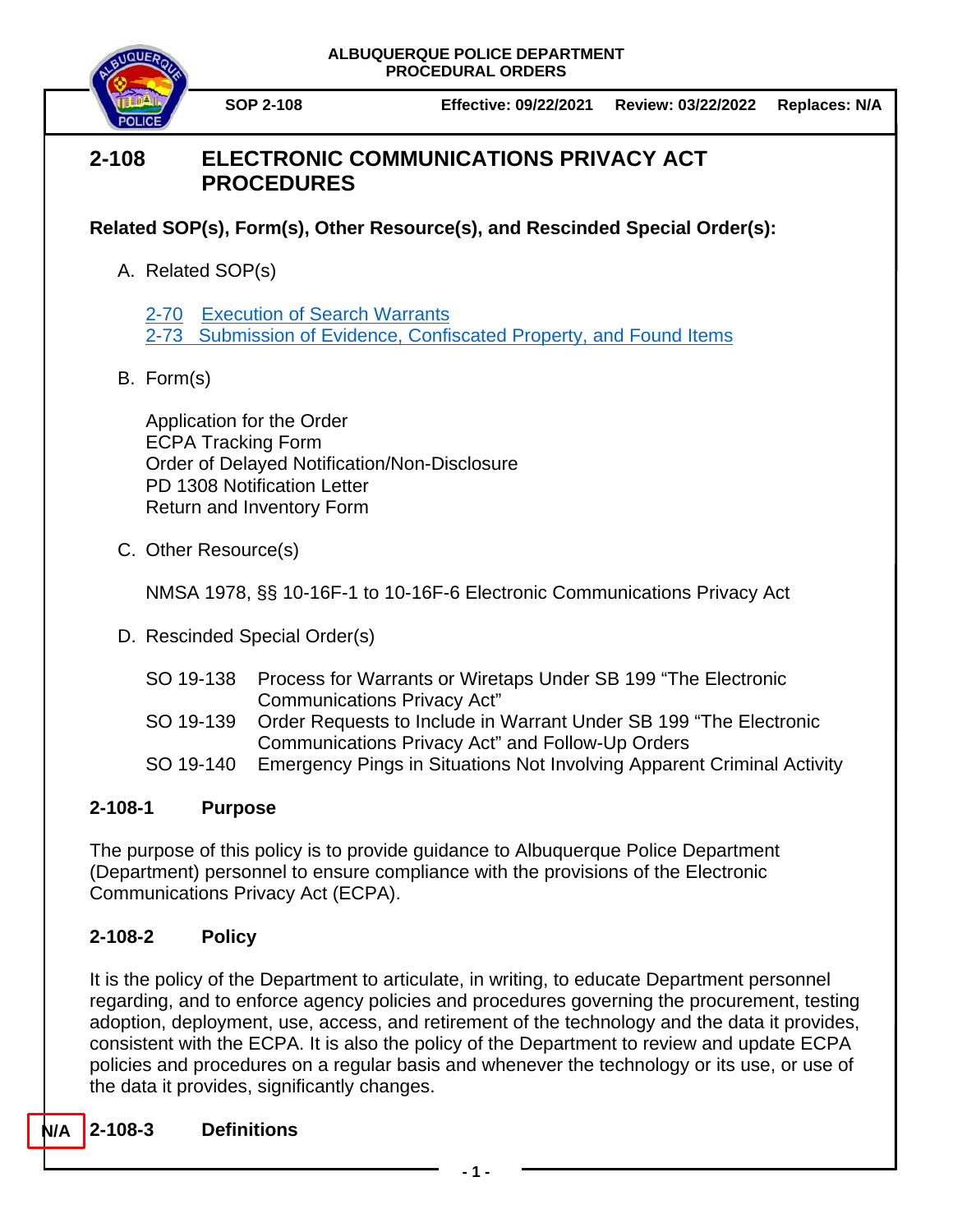

**SOP 2-108 Effective: 09/22/2021 Review: 03/22/2022 Replaces: N/A**

## A. Authorized Possessor

A natural person who owns and possesses an electronic device or a natural person who, with the owner's consent, possesses an electronic device.

B. Electronic Communication

The transfer of a sign, a signal, a writing, an image, a sound, a datum or intelligence of any nature in whole or in part by wire, radio, electromagnetic, photoelectric or photooptical system.

C. Electronic Communication Information

Information about an electronic communication or the use of an electronic communication service, excluding subscriber information, but including the contents, sender, recipients, format or the sender's or recipients' precise or approximate location at any point during the communication; the time or date the communication was created, sent or received; and, any information, including an internet protocol address, pertaining to a person or device participating in the communication.

D. Electronic Communications Privacy Act (ECPA)

NMSA 1978, §§ 10-16F-1 to 10-16F-6, which provides protections for electronic communications and imposes requirement on law enforcement when dealing with electronic communication.

E. Electronic Device

A device that stores, generates, or transmits information in electronic form.

F. Electronic Device Information

Information stored on or generated through the operation of an electronic device. This includes current or prior locations of the device.

G. Electronic Information

Electronic Communication Information and Electronic Device Information.

H. Government Entity

A department, agency, or political subdivision of the state. A "government entity" can also refer to a natural person acting for or on the behalf of the state or a political subdivision of the state.

I. Service Provider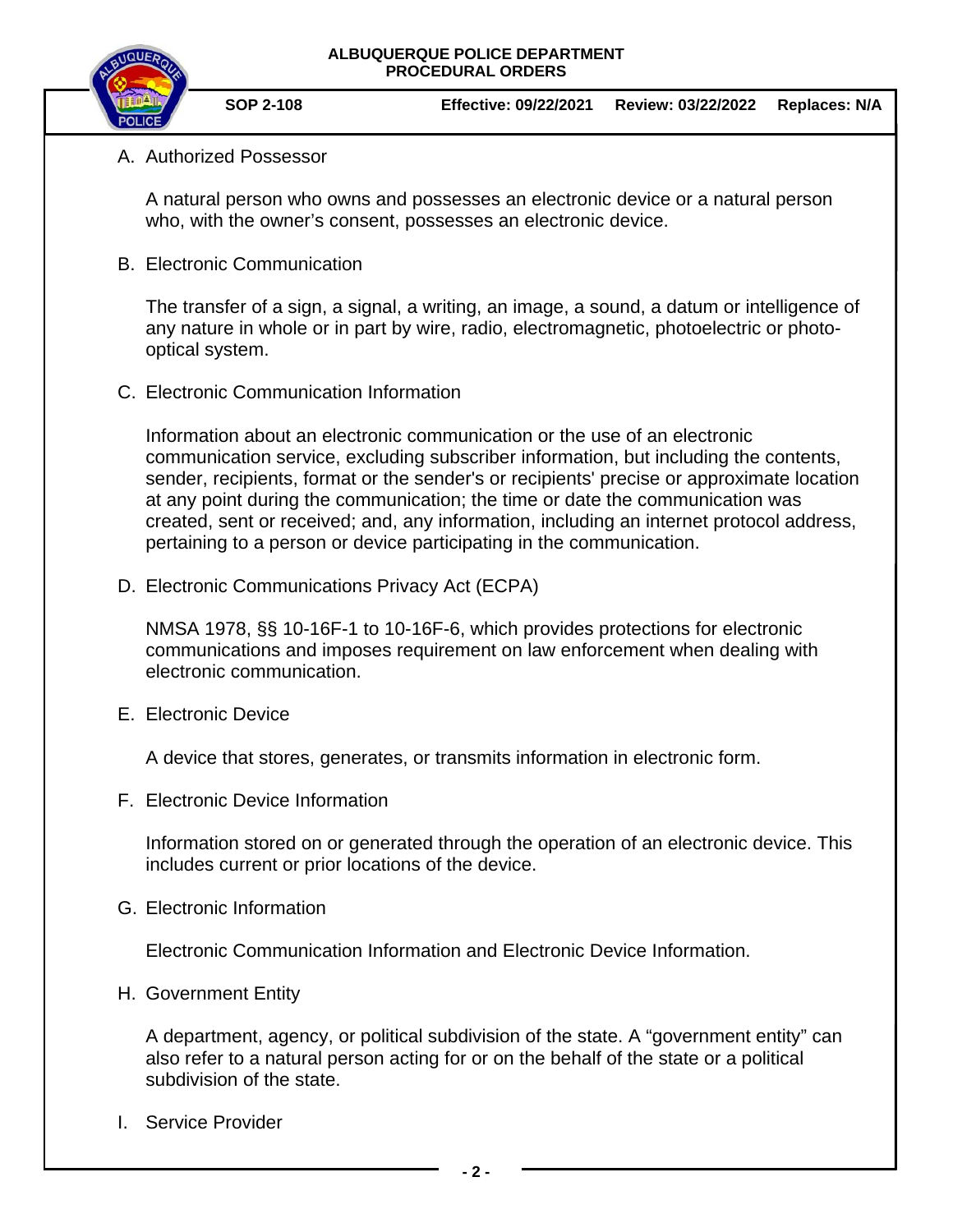

An entity or person offering an electronic communication service.

J. Specific Consent

Consent provided directly to a government entity seeking information. "Specific consent" has also been defined by the ECPA as including consent provided when the government entity is the addressee, the intended recipient or a member of the intended audience of an electronic communication, regardless of whether the originator of the communication had actual knowledge that the addressee, intended recipient or member of the specific audience is a government entity, except where the government entity has taken deliberate steps to hide the government entity's government association.

K. Subscriber Information

The name, street address, telephone number, email address or other similar type of contact information provided by a subscriber to a service provider to establish or maintain an account or communication channel; a subscriber or account number or identifier; or, the length and type of service used by a user or a service-provider subscriber.

#### **2-108-4 Procedures 6**

- A. Electronic Information Search Warrant Procedures
	- 1. Department personnel shall :
		- a. Complete an affidavit for a search warrant for electronic information, which will include all pertinent data as well as any court orders for delayed notification and non-disclosure if they exist;
		- b. Brief their supervisor about the circumstances of the warrant and obtain the District Attorney's approval;
		- c. Present the warrant to a District Court judge for review;
		- d. If the warrant is approved by the judge, the officer shall consult with their supervisor. After consulting with their supervisor, Department personnel shall execute the search warrant (refer to SOP Execution of Search Warrants for sanction classifications and additional duties);
		- e. Complete the Return and Inventory Form, including the date, which is when the Electronic Information is received;
		- f. Give notice to the target of the search warrant the day the warrant is executed, which is the day the Electronic Information is extracted and received, unless the court signs an order allowing delayed notification. The process for giving notice to the target is as follows:
			- i. Department personnel shall submit each of the following items immediately upon issuance to [warrants@cabq.gov:](mailto:warrants@cabq.gov)
				- 1. Copy of the signed warrant with affidavit;
				- 2. A copy of any signed orders from the judge; and

**N/A**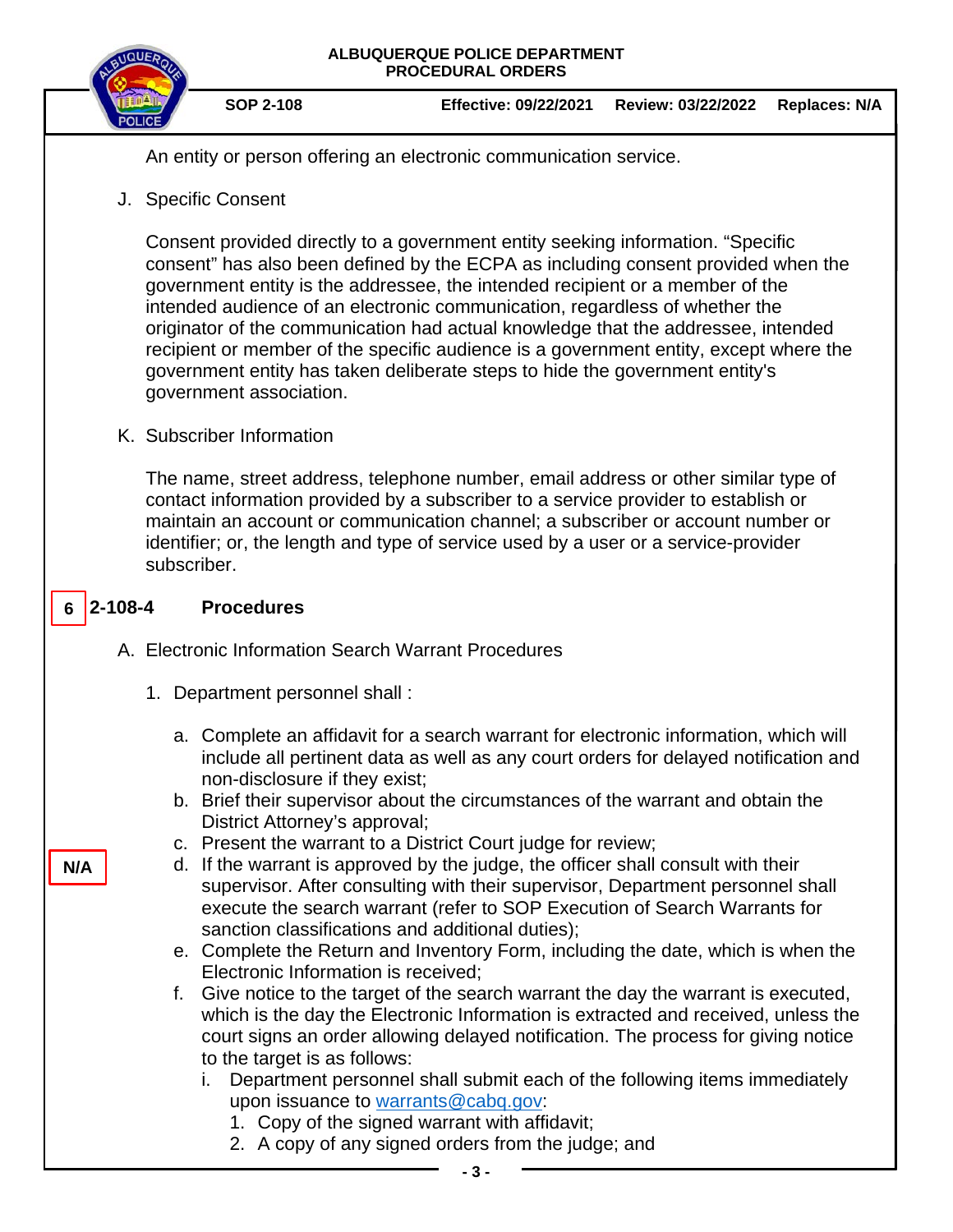

documents showing proof of notice.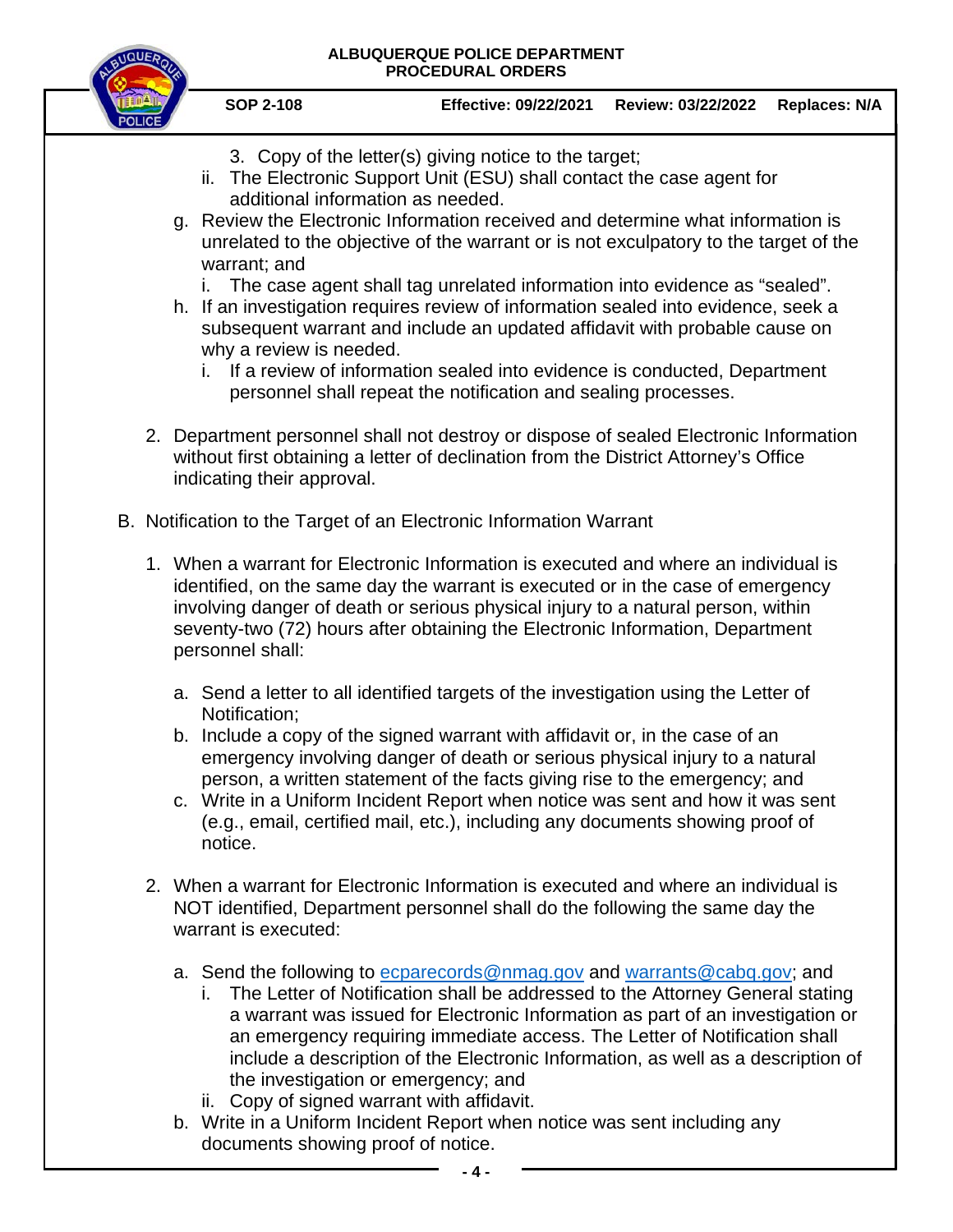

- **SOP 2-108 Effective: 09/22/2021 Review: 03/22/2022 Replaces: N/A**
- 3. When a warrant for Electronic Information is executed, which includes a delay of notification granted by the court, Department personnel shall send the following documents to the target of the warrant before the delay of notification expires:
	- a. Letter of Notification;
	- b. Copy of the signed warrant with affidavit;
	- c. Summary of the Electronic Information obtained, including:
		- i. The number and type of records; and
		- ii. Statement of the grounds why the court delayed notification.
	- d. Completed Uniform Incident Report when notice was sent and how the notice was sent; and
- 4. If no target is identified, Department personnel shall send the above documents to the Attorney General's Office at [ecparecords@nmag.gov.](mailto:ecparecords@nmag.gov)
- C. Sealing Process for Electronic Information
	- 1. Department personnel shall:
		- a. Place Electronic Information onto a CD, DVD, or thumb/flash drive and into an envelope;
			- i. The CD or DVD shall be placed into a six-by-nine (6x9) manila envelope with the tagging officer's initials and date across the seal using a permanent type marker.
			- ii. The thumb/flash drive shall be placed into a small plastic bag and heatsealed with the officer's initials and date across the seal.
		- b. Write "ECPA" on the bottom of the label;
		- c. Complete the evidence process, consistent with SOP Submission of Evidence, Confiscated Property, and Found Items; and
		- d. List the article code for evidence as "ECPA".
	- 2. In addition to normal viewing and the check-out procedures outlined in SOP Submission of Evidence, Confiscated Property, and Found Items, Department personnel must have probable cause and a court order to view ECPA evidence.
		- a. Department personnel shall have an order signed by a judge and present the order to Evidence Unit personnel before Evidence Unit personnel may release the evidence.

#### **2-108-5 Tracking and Reporting Requirements 7**

- A. Department personnel shall:
	- 1. Forward all warrants which fall under the provisions of the ECPA to the ESU;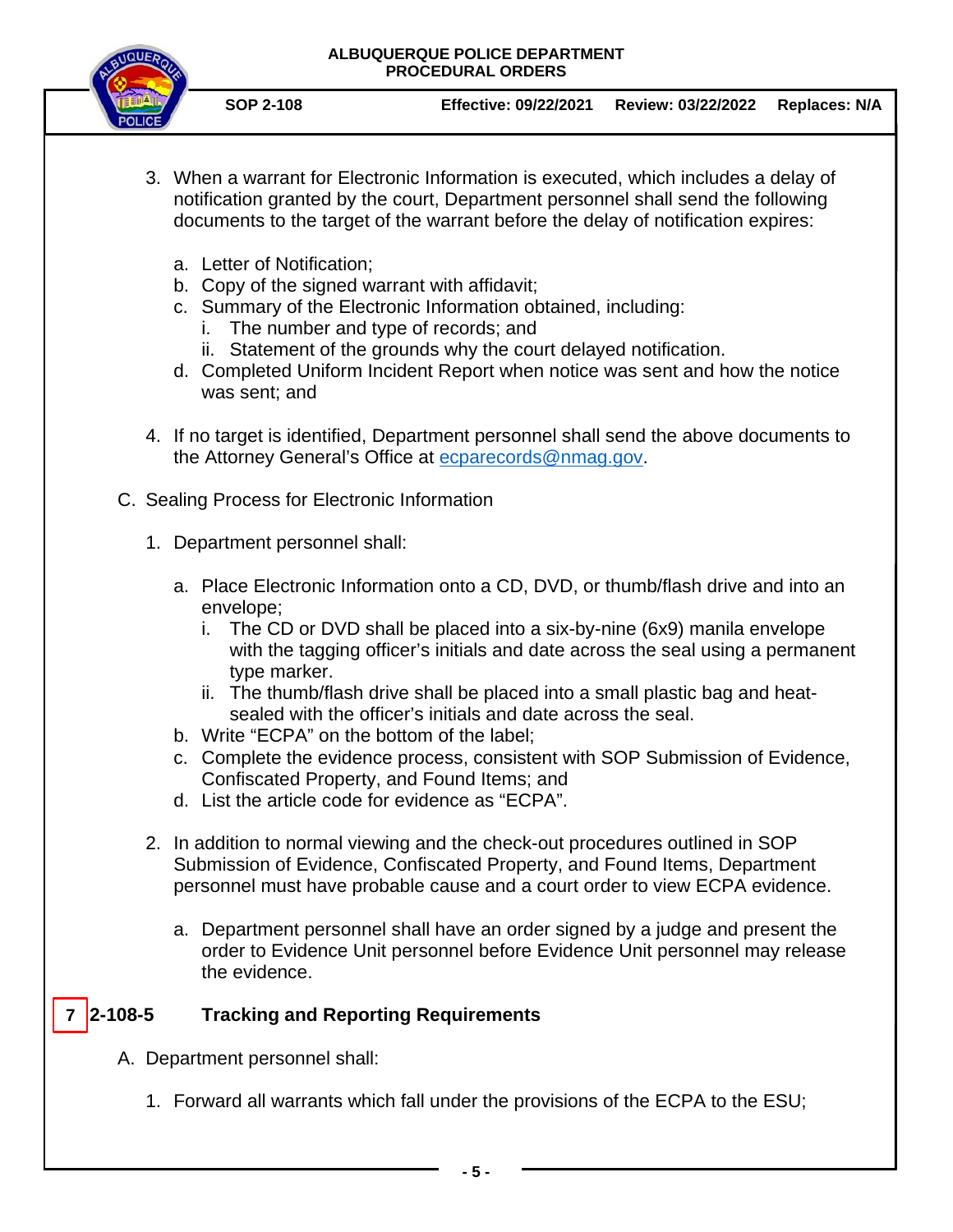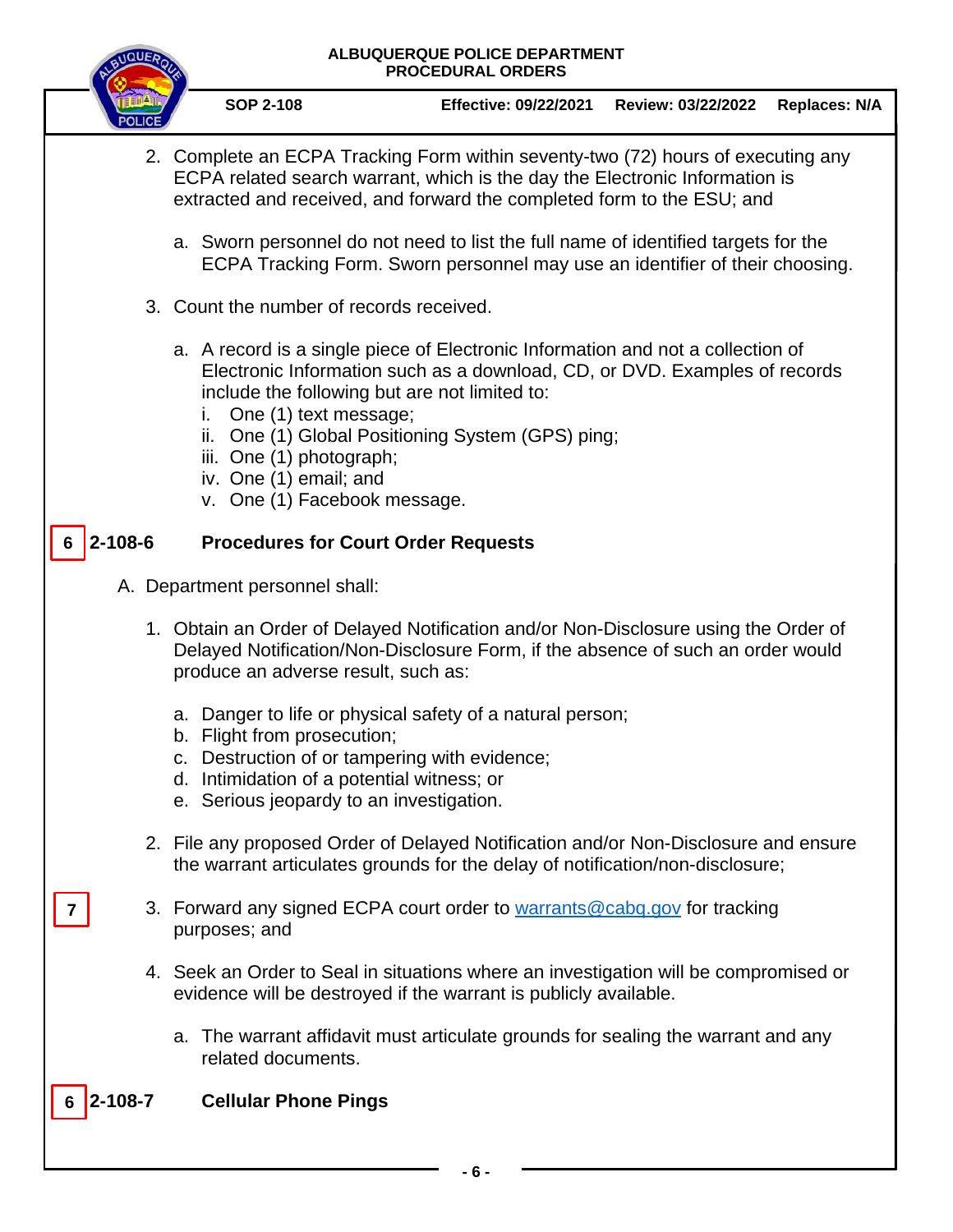| ALBUQUERQUE POLICE DEPARTMENT<br><b>PROCEDURAL ORDERS</b> |  |                                                                                                                                                                                                                                                        |                                                                                   |                    |                      |
|-----------------------------------------------------------|--|--------------------------------------------------------------------------------------------------------------------------------------------------------------------------------------------------------------------------------------------------------|-----------------------------------------------------------------------------------|--------------------|----------------------|
|                                                           |  | <b>SOP 2-108</b>                                                                                                                                                                                                                                       | <b>Effective: 09/22/2021</b>                                                      | Review: 03/22/2022 | <b>Replaces: N/A</b> |
|                                                           |  | A. Department personnel shall not use emergency pings until they have made alternative<br>attempts to locate their target, including, but not limited to:                                                                                              |                                                                                   |                    |                      |
|                                                           |  | 1. Providing all known facts to the Real Time Crime Center (RTCC) for assistance;<br>and                                                                                                                                                               |                                                                                   |                    |                      |
| $\overline{7}$<br>$\overline{7}$                          |  | 2. Checking known residences and/or workplaces.                                                                                                                                                                                                        |                                                                                   |                    |                      |
|                                                           |  | B. Department personnel shall obtain supervisory approval prior to requesting cellular<br>phone location information or "pings" through the Emergency Communications Center<br>(ECC).                                                                  |                                                                                   |                    |                      |
|                                                           |  | C. Once the incident has concluded, the officer who requests a ping shall write the<br>Application for the Order using the Application for the Order Form and email it to<br>Judge Cindy Leos at albdcal@nmcourts.gov or the on-call judge.            |                                                                                   |                    |                      |
|                                                           |  | 1. The judge will call the officer, swear them in, and if satisfied, sign and e-file the                                                                                                                                                               | warrant, as well as provide the officer with a copy of the warrant.               |                    |                      |
|                                                           |  | completed ECPA Tracking Form.                                                                                                                                                                                                                          | D. The officer shall forward a copy of the signed warrant to the ESU along with a |                    |                      |
|                                                           |  | E. In the event that an officer requests cellular phone pings from the ECC, the ECC<br>Dispatcher shall add the ping information to the call to include location information, as<br>well as the number of pings.                                       |                                                                                   |                    |                      |
|                                                           |  | 1. The ECC Dispatcher shall forward the Computer-Aided Dispatch (CAD) number<br>any call for which an officer has requested pings.                                                                                                                     | and any related supporting documents to warrants@cabq.gov at the conclusion of    |                    |                      |
|                                                           |  | F. On the same day the warrant is executed or in the case of an emergency involving<br>danger of death or serious physical injury to a natural person, within seventy-two (72)<br>hours after obtaining Electronic Information, sworn personnel shall: |                                                                                   |                    |                      |
|                                                           |  | 1. Send a letter to all identified targets of the investigation using Target Notification<br>Template;                                                                                                                                                 |                                                                                   |                    |                      |
|                                                           |  | 2. Include a copy of signed warrant with affidavit or, a written statement of the facts<br>giving rise to the emergency; and                                                                                                                           |                                                                                   |                    |                      |
|                                                           |  | 3. Indicate in a Uniform Incident Report when and how the notice was sent.                                                                                                                                                                             |                                                                                   |                    |                      |
|                                                           |  | G. If a target is not identified, on the same day the warrant is executed or information is<br>obtained in an emergency unless delayed notification is granted, sworn personnel<br>shall:                                                              |                                                                                   |                    |                      |
|                                                           |  | 1. Send the following to ecparecords@nmag.gov and warrants@cabq.gov:                                                                                                                                                                                   | - 7 -                                                                             |                    |                      |